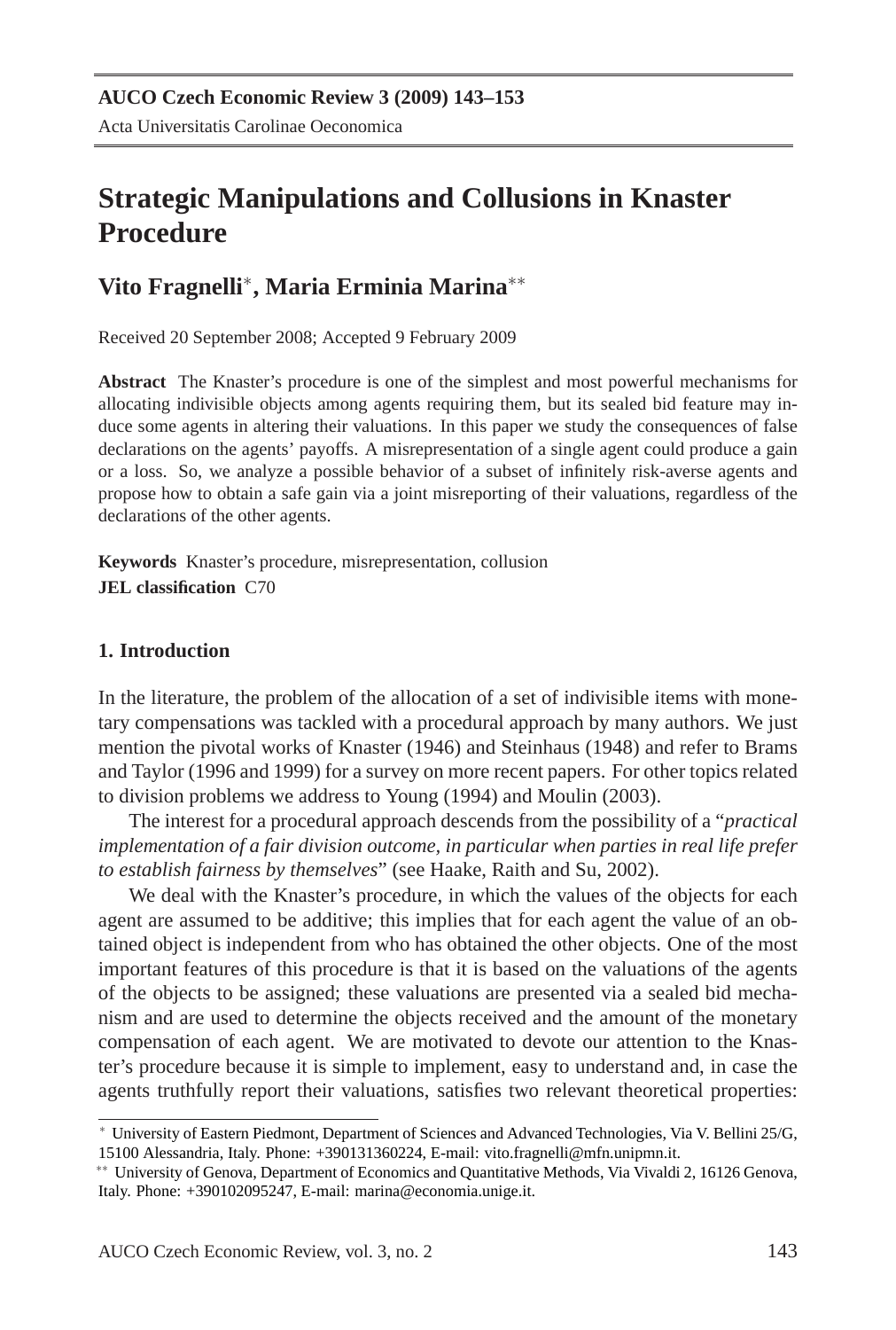efficiency (there exists no other distribution that yields every agent a higher payoff) and proportionality (each of the *n* agents thinks to receive at least one *n*-th of the total value). For more details see Brams and Taylor (1996 and 1999).

As it was pointed out by Brams and Taylor (1996) "*a potential drawback of Knaster's procedure is that players can profitably misrepresent their preferences if they know the monetary values that the other player(s) attribute to the items*." On the other hand, false declarations can be risky as an agent does not know the secret declarations of the others.

In this paper we start with a deeper analysis of the misrepresentations of the valuations, computing the actual advantage (or disadvantage) of such manipulations, supposing that each agent knows only his valuation and does not make use of any statistical information on the valuations of the other agents. Next, we go further, showing that a proper subset (coalition) of at least two completely risk-averse agents may profit from an information exchange on their true valuations, and a consequent agreement on altering their declarations; in this way they may get a safe gain w.r.t. the situation of truthful declarations.

In the existing literature, several authors studied the problem of manipulation in allocation mechanisms that associate an allocation to each set of agents' declarations. In this context the notion of strategy-proofness (non-manipulability) means that truthful report is a dominant strategy (Svensson 1999 and 2009). According to Holmström (1979) there is no Pareto efficient and strategy-proof procedure, consequently the Knaster's procedure is manipulable, due to its efficiency.

Here, we consider a different concept of manipulation considering that an infinitely risk-averse agent wants to incur no risk, i.e. he wants always to gain by misrepresenting his valuation, independently from the declarations of the other agents. In this context the Knaster's procedure is non-manipulable.

Various authors considered situations in which agents may form coalitions jointly misreporting their valuations; they obtained other concepts of manipulation and corresponding concepts of coalition-strategy-proofness. For example, in Moulin (1993) a mechanism is coalition-strategy-proof when "*if a joint misreport by a coalition strictly benefits one member of the coalition, it must strictly hurt at least one (other) member*". According to this definition the Knaster's procedure is manipulable. In the following we consider another concept of coalition-manipulability, the collusion: A coalition can manipulate with no risk a procedure if its members can always gain by truthful revelation of their valuations, misrepresentation of the declarations and reallocation of the payoffs, independently from the declarations of the other agents. We show that a coalition of at least two infinitely risk-averse agents, but obviously not all, can manipulate the Knaster's procedure. Other concepts of manipulability and strategy-proofness can be found in Papai (2000) where the reallocation-proofness via swapping the assigned items is considered and in Serizawa (2006) that studies pairwise strategy-proofness. When monetary compensations are allowed, we may refer to Schummer (2000) for bribe-proofness and Papai (2003) for dominant strategy incentive compatibility when envyfreeness is a relevant aim.

The paper is organized as follows: the next section recalls the scheme of the Knas-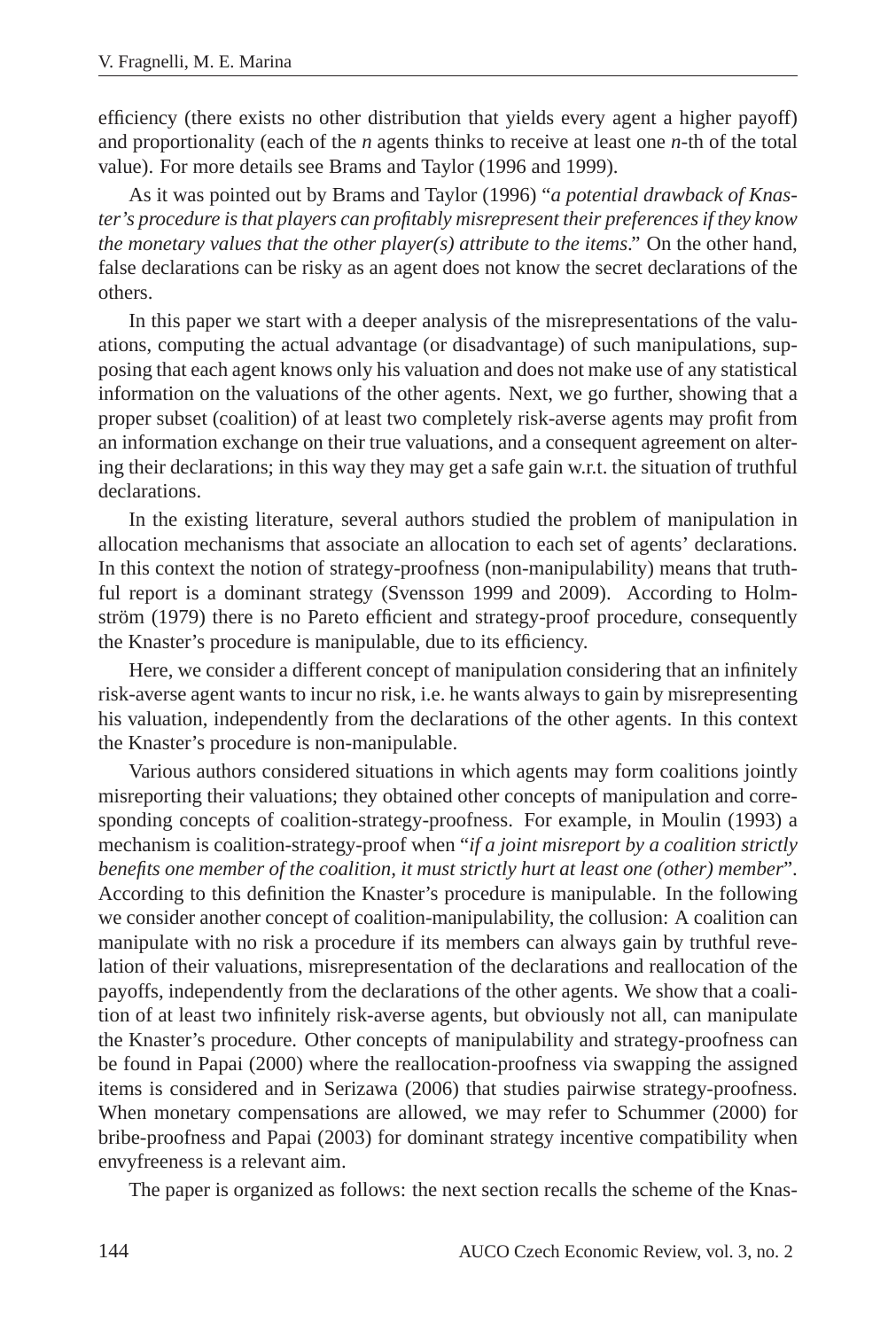ter's procedure; Section 3 analyses the advantages and the risks for an infinitely (i.e. completely) risk-averse agent misrepresenting his true valuations; the characteristics of a collusive behavior are presented in Section 4; Section 5 concludes.

## **2. The Knaster's Procedure**

In this section, we briefly recall the procedure proposed by Knaster (1946). We suppose that *m* indivisible objects  $b_1, ..., b_m$ ,  $M = \{1, ..., m\}$ , have to be assigned to the agents of the set  $N = \{1, ..., n\}$ . The final result is the assignment of each object to just one agent with monetary compensations. Preliminarily, each agent *i* ∈ *N* declares to a mediator (in a sealed bid) his valuations  $v_{i1},...,v_{im}$  of the items; let  $E_i = \frac{1}{n} \sum_{k \in M} v_{ik}$ , i.e.  $E_i$  is the initial proportional share according to the valuations of agent *i*. Then the procedure goes as follows:

- **Step 1** each object  $b_k$ ,  $k \in M$  is assigned to an agent  $j(k)$  that gives the maximal valuation,  $j(k) \in \arg \max v_{ik}$ ,  $i \in N$  (if more agents give the same maximal valuation of an object it is assigned randomly);
- **Step 2** for each agent  $i \in N$ , let  $G_i = \sum_{k: j(k)=i} v_{j(k),k}$ ;  $V_i = E_i + \frac{s}{n}$ , where  $s =$  $\sum_{i \in N} (G_i - E_i);$
- **Step 3** for each agent  $i \in N$ , if the monetary amount  $V_i G_i$  is positive the player *i* receives it in addition to his objects; otherwise player *i* pays  $G_i - V_i$ .

Citing Brams and Taylor (1996), the surplus *s* is non-negative; the division is proportional, as for each  $i \in N$ ,  $V_i \ge E_i$ ; the sum of the compensations is zero, as  $\sum_{i \in N} (G_i - V_i) = 0$ , so the procedure does not require or produce money.

According to a private communication of Fink to Brams in 1994, mentioned in Brams and Taylor (1996), the Knaster's procedure can be rewritten considering object by object. In fact, the surplus *s* may be rewritten as

$$
s = \sum_{k \in M} \left( v_{j(k),k} - \sum_{i \in N} \frac{1}{n} v_{ik} \right) = \sum_{k \in M} s_k,
$$

where  $s_k = v_{j(k),k} - \sum_{i \in N} \frac{1}{n} v_{ik} \ge 0$  for each  $k \in M$ .

So, it is easy to check that we obtain the same allocation with the Knaster's procedure and with the following procedure applied to each single item  $b_k$ ,  $k \in M$ :

- **Step 1** the object  $b_k$ ,  $k \in M$  is assigned to an agent  $j(k)$  that gives the maximal valuation which pays the monetary amount  $v_{j(k),k}$  (if more agents give the same maximal valuation of the object it is assigned randomly);
- **Step 2** each agent *i*  $\in$  *N* receives the amount  $\frac{1}{n}v_{ik}$ ;

**Step 3** the remaining amount  $s_k$  is equally shared among all the agents.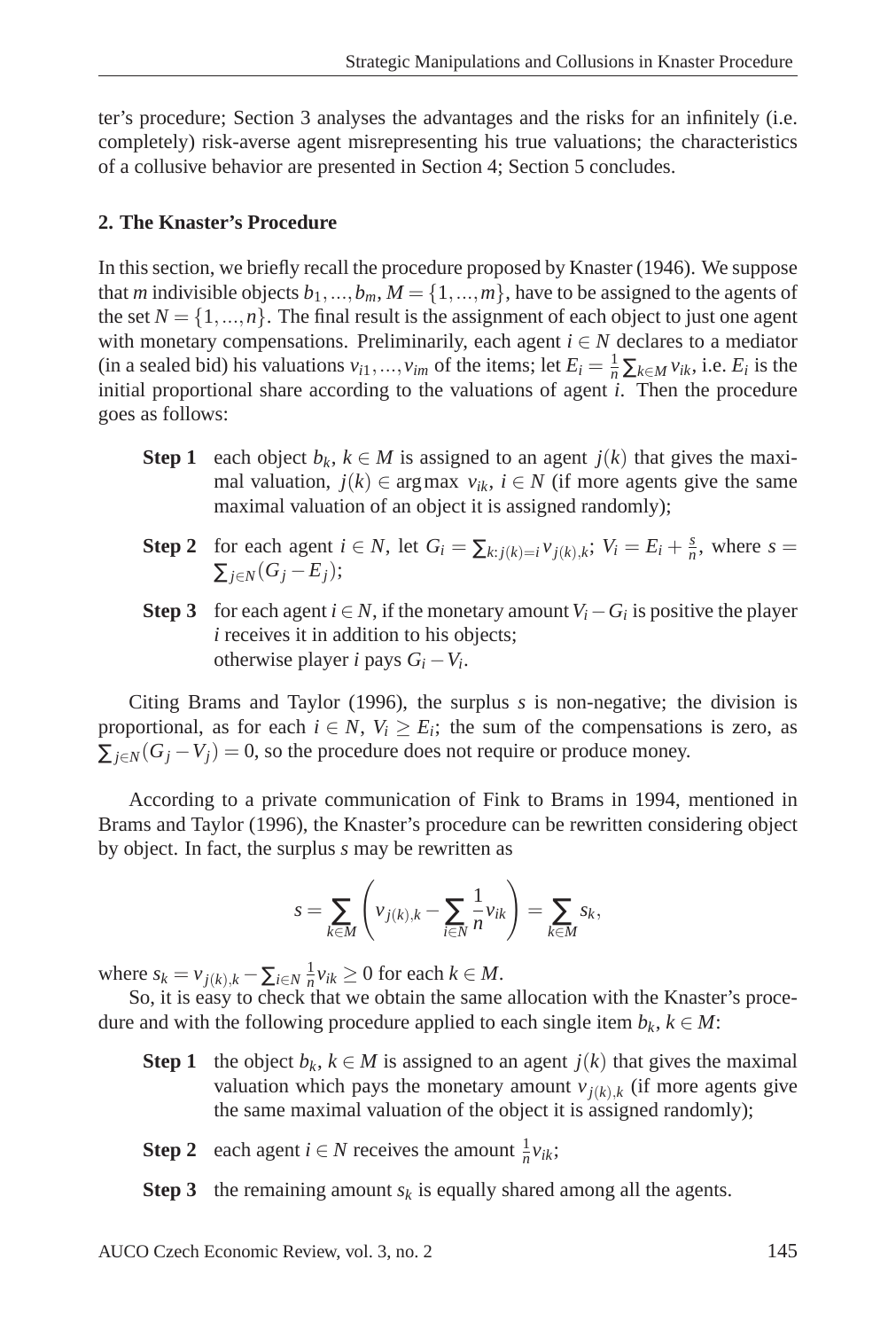In the next section we study the possible misrepresentations of the valuations of the agents. According to what we said above, we can suppose to have to assign just one object, and study the consequences of manipulations for this object; eventually, we sum up the results for each item.

#### **3. Misrepresentation**

Suppose that the true valuations of a set of agents  $N = \{1, ..., n\}$  for the unique object are denoted by  $v_i$ ,  $i \in N$ . For sake of simplicity let  $v_1 \ge v_2 \ge ... \ge v_n$  and in case of several agents giving the same maximal valuation,  $v_1$ , let 1 be the agent that gets the object, after the random assignment. Consequently, at the end of the procedure, agent 1 gets the object, pays  $\frac{n-1}{n}v_1$  and receives  $\frac{1}{n}(v_1 - \frac{1}{n}\sum_{j \in N} v_j)$ , whereas each agent  $i \in N \setminus \{1\}$  receives  $\frac{1}{n}v_i + \frac{1}{n}(v_1 - \frac{1}{n}\sum_{j \in N} v_j)$ .

Now, we suppose that one agent decides to make a different declaration for the object, with the aim of increasing his payoff, while the other agents do not modify their declarations. To make simpler this analysis we consider separately the two situations in which agent 1 or one of the other agents manipulates his declaration.

#### **Case A**. *Agent* 1 *decreases valuation; no change in allocation*

Agent 1 declares  $v_1 - \varepsilon$  with  $\varepsilon < v_1 - v_2$ , so he still has the highest declaration. He gets the object, pays  $\frac{n-1}{n}(v_1 - \varepsilon)$  and receives  $\frac{1}{n}[(v_1 - \varepsilon) - \frac{1}{n}\sum_{j \in N} v_j + \frac{1}{n}\varepsilon]$ , so the variation of his payoff is  $\frac{(n-1)^2}{n^2}$  $\frac{(-1)^n}{n^2}$  ε; so, he has a gain only if  $\varepsilon > 0$ . Each agent  $i \in N \setminus \{1\}$ receives  $\frac{1}{n}v_i + \frac{1}{n}[(v_1 - \varepsilon) - \frac{1}{n}\sum_{j \in \mathbb{N}} v_j + \frac{1}{n}\varepsilon]$  and his payoff reduces of  $\frac{n-1}{n^2}\varepsilon$ .

#### **Case B**. *Agent k increases valuation; no change in allocation*

Agent  $k \in N \setminus \{1\}$  declares  $v_k + \varepsilon$  with  $\varepsilon < v_1 - v_k$ , so agent 1 still has the highest declaration. The final amount of agent *k* is  $\frac{1}{n}v_k + \frac{1}{n}\varepsilon + \frac{1}{n}v_1 - \frac{1}{n^2}$  $\frac{1}{n^2}$  ∑<sub>*j*∈*N*</sub>  $v_j - \frac{1}{n^2}$  $\frac{1}{n^2}$  $\varepsilon$ ; as the variation of the payoff is  $\frac{n-1}{n^2} \varepsilon$ , he has a gain only if  $\varepsilon > 0$ . Agent 1 gets the object, pays  $\frac{n-1}{n}v_1$ , receives  $\frac{1}{n}(v_1 - \frac{1}{n}\sum_{j \in N} v_j - \frac{1}{n}\varepsilon)$  and his payoff reduces of  $\frac{1}{n^2}\varepsilon$ ; each agent  $i \in N \setminus \{1, k\}$  receives  $\frac{1}{n}v_i + \frac{1}{n}(v_1 - \frac{1}{n}\sum_{j \in N} v_j - \frac{1}{n}\varepsilon)$  and his payoff reduces of  $\frac{1}{n^2}\varepsilon$ .

It is straightforward to check that in cases A and B the gain of the agent that modifies his valuations is equal to the sum of the losses of the other agents (note that the total allocated value is  $v_1$ ). Moreover, the variations of the payoffs depend only on the variation of the declaration,  $\varepsilon$ , and on the number of agents,  $n$ , and is independent from the declarations of the other agents. Then, we investigate what happens when the variations are such that agent 1 no longer gets the object.

#### **Case C**. *Agent* 1 *decreases valuation; object allocated to agent* 2

Agent 1 declares  $v_1 - \varepsilon$  with  $\varepsilon > v_1 - v_2$  and the object goes to agent 2 that declares  $\nu_2$ ; he receives  $\frac{1}{n}(\nu_1 - \varepsilon) + \frac{1}{n}(\nu_2 - \frac{1}{n}\sum_{j \in N} \nu_j + \frac{1}{n}\varepsilon)$ , suffering a loss of  $\frac{1}{n}(\nu_1 - \nu_2)$  +  $\frac{n-1}{n^2} \varepsilon$ . Agent 2 obtains the object, pays  $\frac{n-1}{n}v_2$  and receives  $\frac{1}{n}(v_2 - \frac{1}{n}\sum_{j \in N} v_j + \frac{1}{n}\varepsilon)$ ; the variation of his payoff is  $\frac{1}{n^2} \varepsilon - \frac{1}{n} (v_1 - v_2)$ ; each agent  $i \in N \setminus \{1, 2\}$  receives  $\frac{1}{n} v_i$  +  $\frac{1}{n}$   $(v_2 - \frac{1}{n} \sum_{j \in N} v_j + \frac{1}{n} \varepsilon)$  and his payoff varies of  $\frac{1}{n^2} \varepsilon - \frac{1}{n} (v_1 - v_2)$ .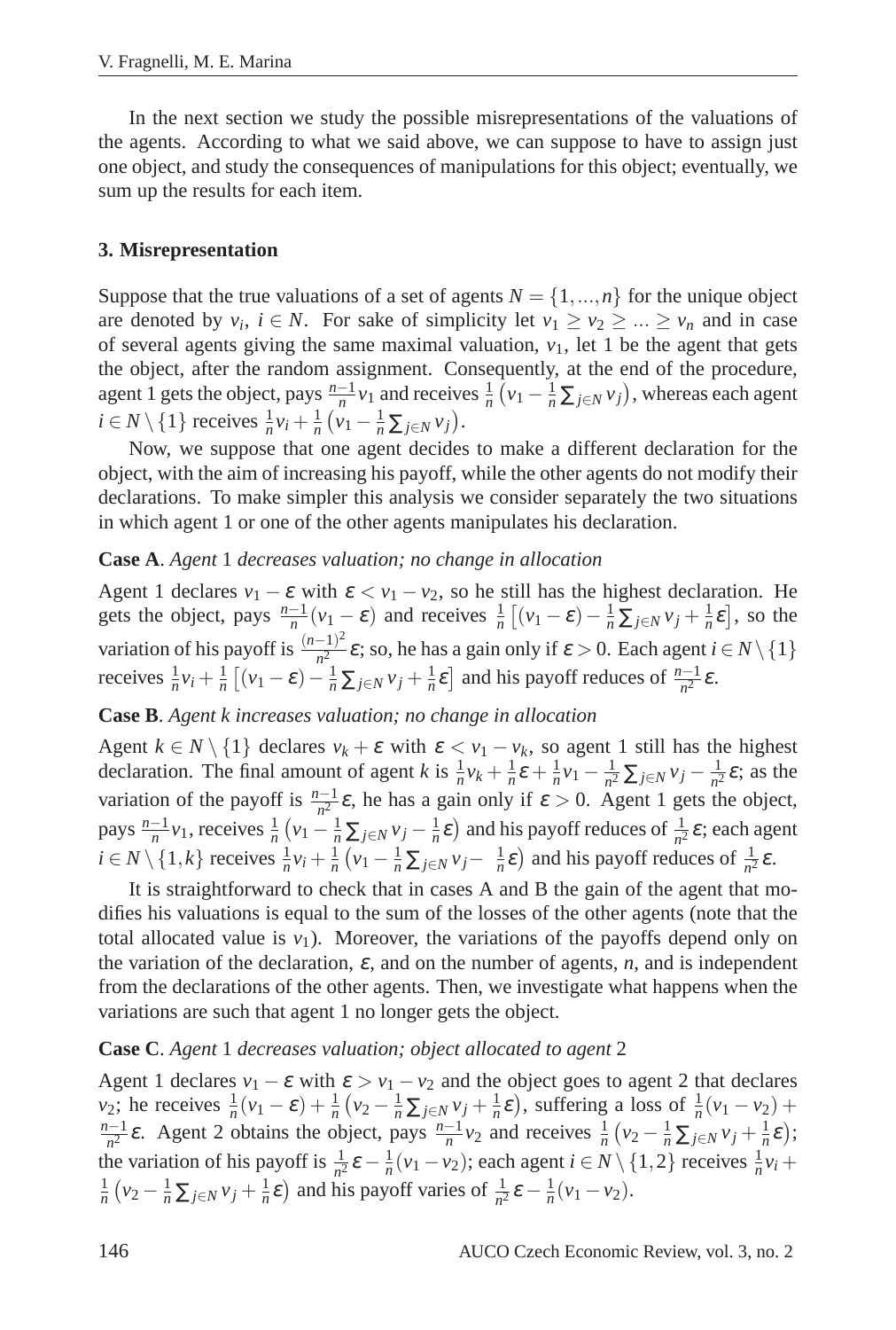## **Case D**. *Agent k increases valuation; object allocated to agent k*

Agent  $k \in N \setminus \{1\}$  declares  $v_k + \varepsilon$  with  $\varepsilon > v_1 - v_k$  and gets the object; he pays  $\frac{n-1}{n}(v_k +$  $\epsilon$ ) and receives  $\frac{1}{n} \left[ (v_k + \epsilon) - \frac{1}{n} \sum_{j \in \mathbb{N}} v_j - \frac{1}{n} \epsilon \right]$ ; so, his payoff reduces of  $\frac{1}{n} (v_1 - v_k)$  +  $(n-1)^2$  $\frac{(-1)^2}{n^2}$ **ε**. Agent 1 loses the object and obtains  $\frac{1}{n}v_1 + \frac{1}{n}[(v_k + ε) - \frac{1}{n}\sum_{j \in N} v_j - \frac{1}{n}ε]$ ; the variation of his payoff is  $\frac{n-1}{n^2} \varepsilon - \frac{1}{n} (v_1 - v_k)$ ; each agent  $i \in N \setminus \{1, k\}$  receives  $\frac{1}{n} v_i +$  $\frac{1}{n} \left[ (v_k + \varepsilon) - \frac{1}{n} \sum_{j \in \mathbb{N}} v_j - \frac{1}{n} \varepsilon \right]$  and his payoff varies of  $\frac{n-1}{n^2} \varepsilon - \frac{1}{n} (v_1 - v_k)$ .

In case C, the difference between the new and the old payoff for the agents  $i \in N \setminus \mathbb{R}$  $\{1\}$  is positive if  $\varepsilon > n(v_1 - v_2)$ . In case D, the difference between the new and the old payoff for the agents  $i \in N \setminus \{k\}$  is positive if  $\varepsilon > \frac{n}{n-1}(v_1 - v_k)$ . In both cases the false declaration results in a socially inefficient situation. In fact, if the agent  $k \in N \setminus \{1\}$  gets the object, the sum of the payoffs of the agents is  $v_k$  and the assumption that  $v_1, \ldots, v_n$ are the true valuations of the agents plays an important role.

We conclude the section with a simple example in order to better explain the previous results.

**Example 1.** Suppose that the true valuations of the four agents I, II, III and IV the objects are as in the following table:

|     |        | II III IV |    |
|-----|--------|-----------|----|
| 240 | 192 80 |           | 64 |

The object goes to agent I and the final payoffs are 84, 72, 44 and 40, respectively. Now, we consider the following cases:

- A Agent I decreases his true declaration of 16 units
- B Agent II increases his true declaration of 16 units
- C Agent I decreases his true declaration of 208 units (losing the object)
- D Agent II increases his true declaration of 80 units (getting the object)
- C' Agent I decreases his true declaration of 64 units (losing the object)
- D' Agent II increases his true declaration of 56 units (getting the object)

The payoffs are in the following table:

|                 |      | П    | Ш    | IV   |
|-----------------|------|------|------|------|
| True valuations | 84   | 72   | 44   | 40   |
| А               | 93   | 69   | 41   | 37   |
| B               | 83   | 75   | 43   | 39   |
| C               | 33   | 73   | 45   | 41   |
| D               | 87   | 15   | 47   | 43   |
| $\mathrm{C}^*$  | 60   | 64   | 36   | 32   |
| D,              | 82.5 | 28.5 | 42.5 | 38.5 |

Note that in case C' the decreasing of 64 units of agent I is less than  $n(v_1 - v_2)$  = 192 and in case D' the increasing of 56 units of agent II is less than  $\frac{n}{n-1}(v_1 - v_2) = 64$ ; consequently, the inefficient allocation of the object to agent II, causes a loss to all the agents.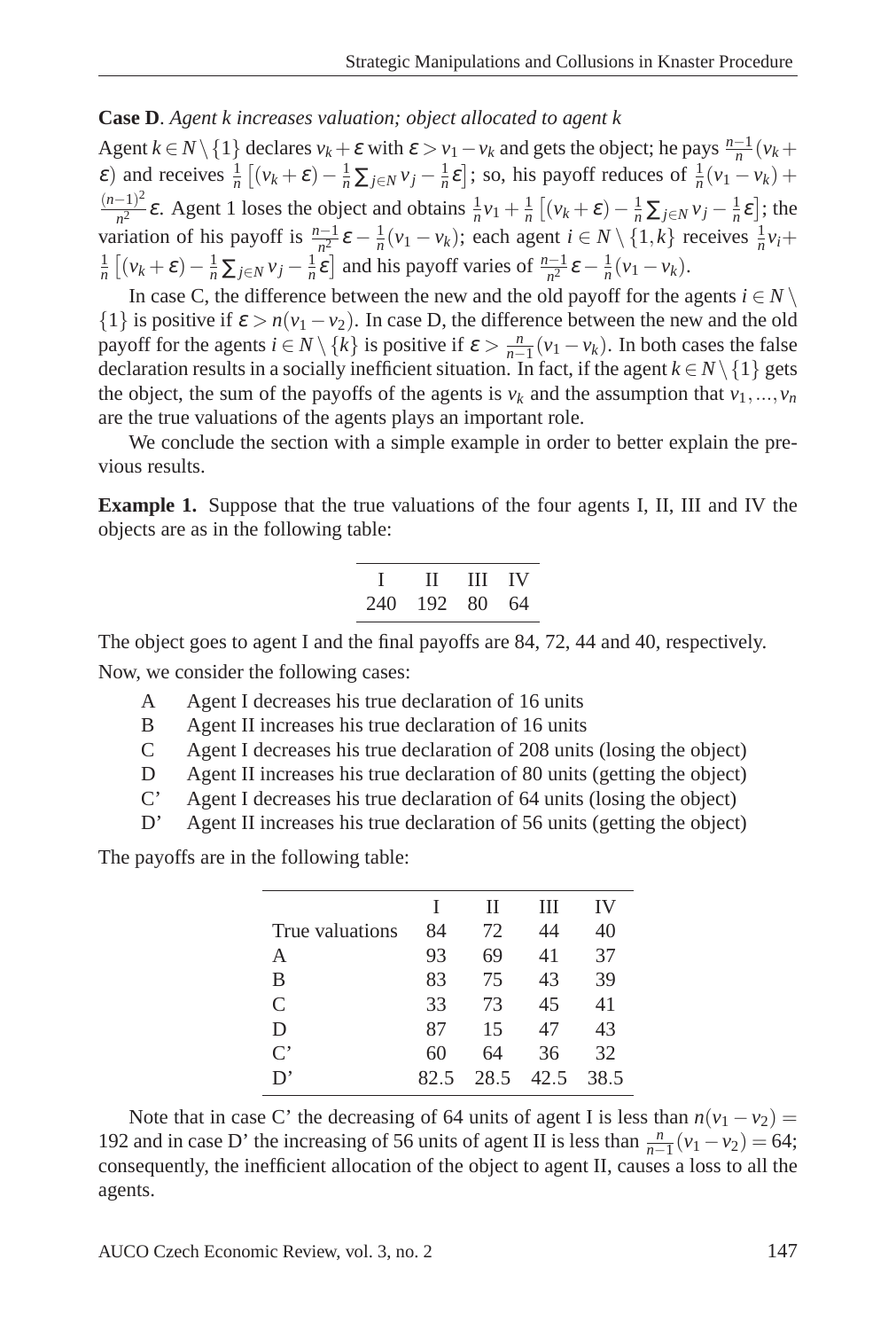Example 1 shows that the misrepresentation of the valuations may be risky for an agent if he does not know in advance the declarations of the other agents.

#### **4. Collusion**

In this section we study how a suitable information sharing and consequent agreement among at least two agents avoids the risk of a loss.

**Definition 1.** *A collusion of a coalition of completely risk-averse agents consists of: 1) truthful revelation among them of their valuations; 2) same declaration of the highest true valuation;*

*3) binding agreement on the gain sharing.*

In the following of the section, we show that if a coalition of completely risk-averse agents behaves according to the above definition it may obtain the highest safe gain, independently from the declarations of the other agents.

To make the reasoning simple, we start analyzing a 2-agent collusion. Suppose that agents *i* and *j* agree on altering their declarations and let  $v_i$  and  $v_j$  be their valuations, with  $v_i > v_j$ . As  $v_j$  cannot be the highest valuation (w.r.t. all the agents), it is not an advantage to decrease it. On the other hand,  $v_i$  could be the highest valuation or not; if it is, then it is not convenient to increase it, otherwise it is not convenient to decrease it. If the agents want to run no risk we have the following result.

**Proposition 1.** *If two completely risk-averse agents, i and j, agree on misreporting their valuations*  $v_i$  *and*  $v_j$ *, with*  $v_i \ge v_j$ *, they obtain the highest safe gain when agent i declares his valuation v<sup>i</sup> and agent j increases his own up to v<sup>i</sup> , regardless of the valuation of the other agents.*

**Proof.** Let  $b_i$  and  $b_j$  be the declarations of agents *i* and *j*, with  $b_i \geq b_j$ . W.l.o.g. let us suppose that agent *i* declares  $b_i > v_i$  and gets the object, implying that  $b_i \ge v_1$ . In this case the joint payoff of agents *i* and *j* is:

$$
v_i - \frac{n-1}{n}b_i + \frac{2}{n}\left[b_i - \frac{1}{n}\left(\sum_{k \neq i,j} v_k + b_i + b_j\right)\right] + \frac{1}{n}b_j
$$

On the other hand, if they both declare  $v_i$ , independently from getting or not the object, their joint payoff is:

$$
\frac{2}{n}v_i + \frac{2}{n}\left[v_1 - \frac{1}{n}\left(\sum_{k \neq i,j} v_k + 2v_i\right)\right]
$$

Taking into account the above inequalities on  $b_i$ ,  $b_j$ ,  $v_1$ ,  $v_i$ ,  $v_j$ , it is easy to check that the latter payoff is larger than the first one.

Now, we consider the case in which none of the two agents obtains the object; in this situation their joint variation of payoff is  $[(b_i - v_i) + (b_j - v_j)] \left( \frac{n-2}{n^2} \right)$ . We may conclude the agents have the possibility of further increase their joint payoff w.r.t. both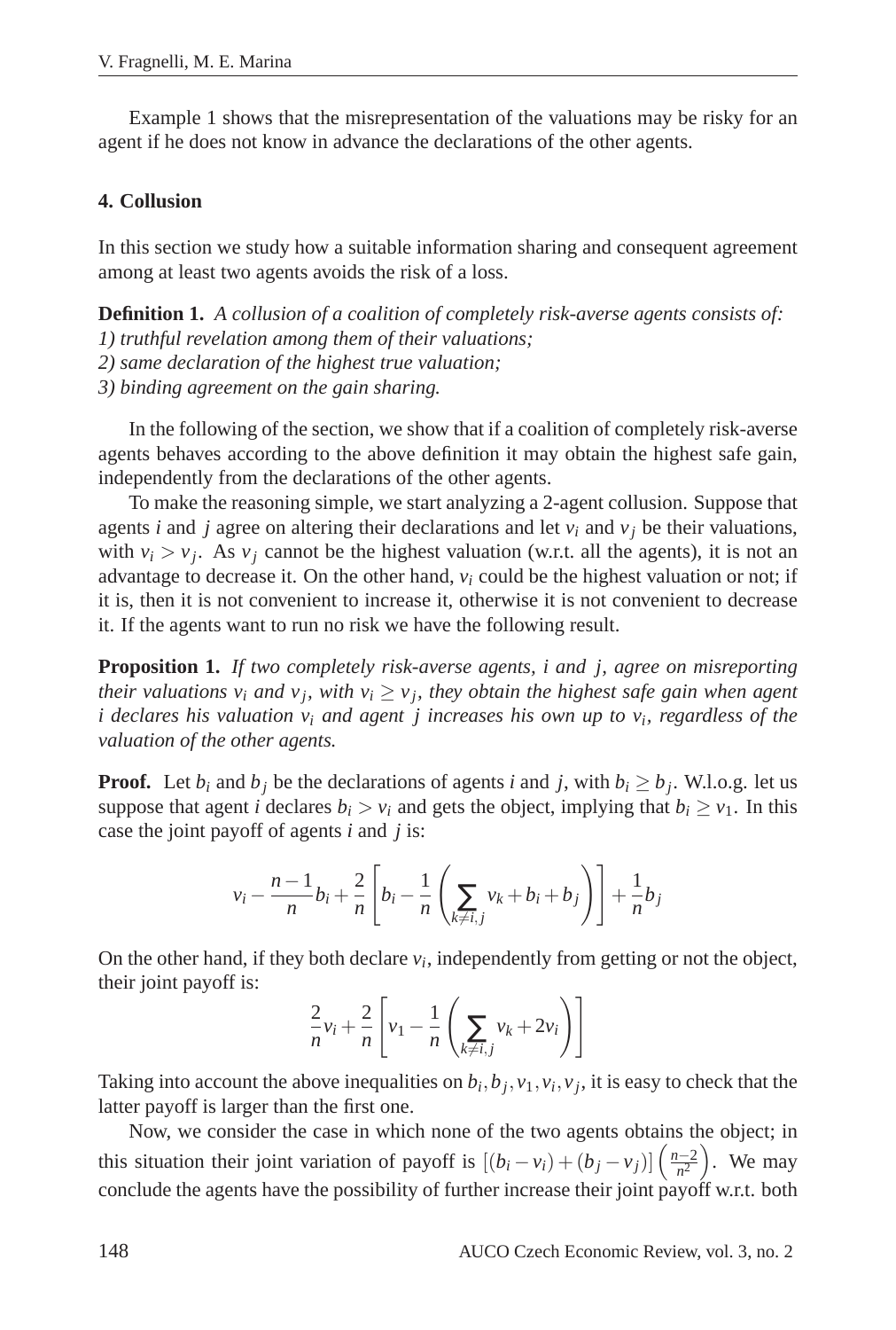declaring  $v_i$ , but they may incur the risk of getting the object in case  $b_i > v_1$ , against the hypothesis of complete risk-aversion.  $\Box$ 

If agents *i* and *j* make the same declaration  $v_i$  according to Proposition 1, at the end of the procedure (besides the monetary compensations among all the agents) one of the following three cases happens:

- 1. The object is assigned to another agent. The colluding agents know that agent *j* gains  $\frac{n-1}{n^2}(v_i - v_j)$  and agent *i* loses  $\frac{1}{n^2}(v_i - v_j)$ . This means that if agent *j* compensates agent *i* for his loss then they may share the total gain  $\frac{n-2}{n^2}(v_i - v_j)$ .
- 2. The object is assigned to agent *i*. The situation is similar to that in case 1, but part of the payoff of agent *i* is represented by the object.
- 3. The object is assigned to agent *j*. If agent *j* gives the object to agent *i* and receive the monetary amount  $v_i$  the two agents are in a situation equivalent to the case 2.

Now, we investigate the credibility of truthful revelation among two completely risk-averse agents.

**Proposition 2.** *If a completely risk-averse agent i decides to look for an agreement with another agent j with imitation of the highest valuation, he may obtain the highest safe gain truthfully revealing his valuation to agent j.*

**Proof.** According to Proposition 1, if he declares a false higher valuation  $v_i' > v_i$  he may incur the risk of getting the object with a lower payoff. On the other hand, if he makes a lower false declaration  $v_i' < v_i$ , if  $v_i' \ge v_j$  the two agents obtain a lower total payoff, as  $\frac{n-2}{n^2}(v_i - v_j) < \frac{n-2}{n^2}(v_i - v_j)$ ; moreover the loss and the consequent compensation of agent *i* reduce, as  $\frac{1}{n^2}(v_i^{\prime} - v_j) < \frac{1}{n^2}$  $\frac{1}{n^2}(v_i - v_j)$  and a completely riskaverse agent prefers do not incur this risk.  $\square$ 

Agent *i* always suffers a loss, so his gain originates from the sharing of the total gain, therefore a binding agreement is necessary.

Note that the colluders may know in advance their total gain on the basis of the knowledge of the number of agents, *n*, and of their own valuations,  $v_i$  and  $v_j$ ; moreover, at the end of the procedure they become conscious of their payoffs if the collusion had not taken place. This provides the colluders a further element for stating how to divide the total gain (for instance they may agree on a division proportional to their payoffs if they did not collude).

To better explain the collusion, let us exemplify it.

**Example 2.** Referring to the situation in Example 1, let us suppose that agents I and III collude, so the sealed bids of the agents are:

|     | $\mathbf{u}$ | $III$ IV   |  |
|-----|--------------|------------|--|
| 240 |              | 192 240 64 |  |

As agent III increases his declaration of 160 units, the colluders may compute that agent III will get a gain of 30 units and agent I a loss of 10 units, so agent III refunds the loss of agent I and the two agents share the gain of 20 units.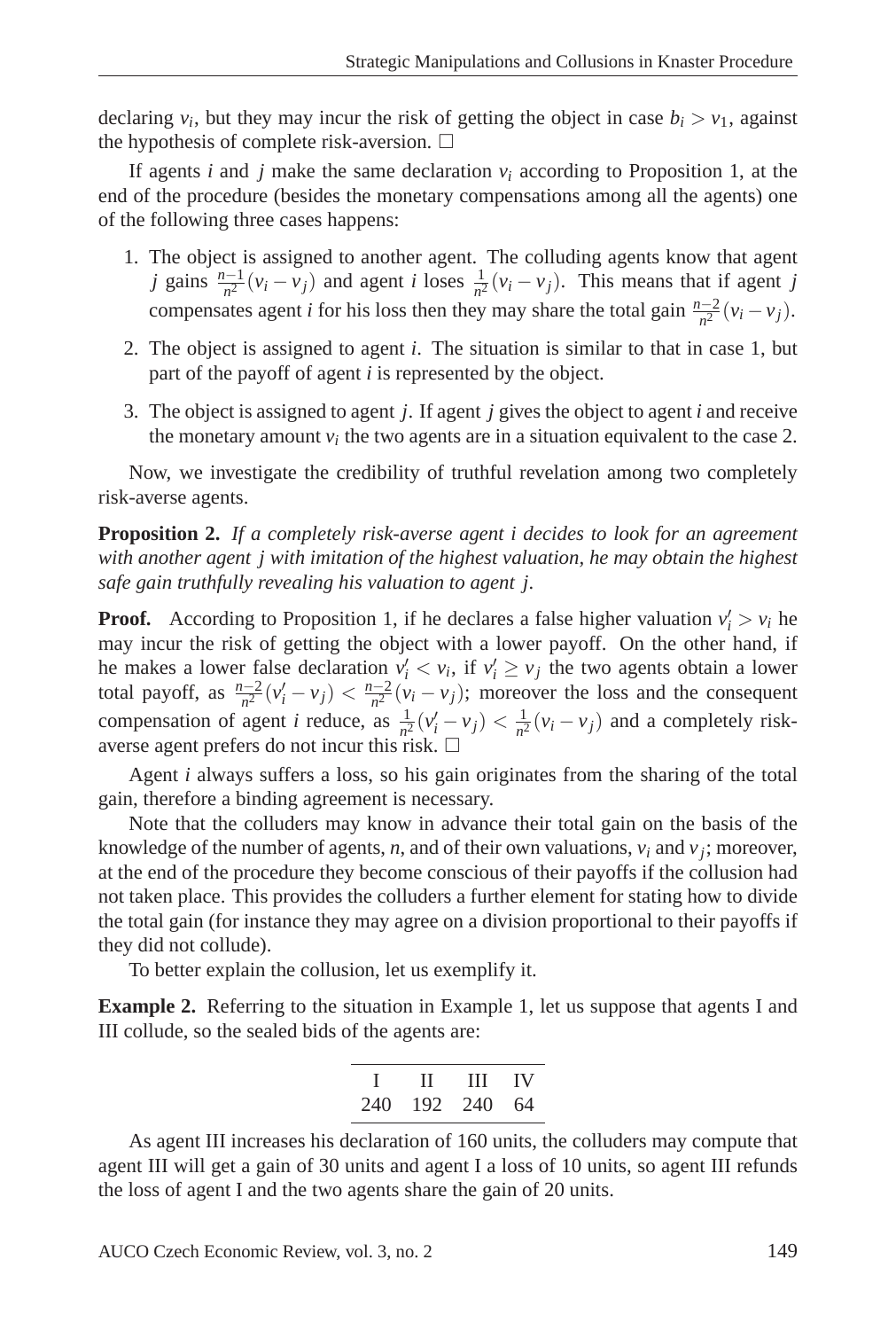Now, we want to investigate if the agents may increase their gains enlarging the set of colluders. Let  $\mathcal{L} = \{i_1, i_2, ..., i_l\}$  be the set of colluders, with the agents ordered according to weakly decreasing valuations, i.e.  $v_{i_1} \ge v_{i_2} \ge ... \ge v_{i_l}$ ; in this case the optimal strategy is that all the agents declare the highest valuation  $v_{i_1}$ . As in the previous case of two colluders, the agreement includes the possibility that the agent that receives the object from the mediator transfers it to one of the colluders with the actual highest valuation with a monetary compensation.

The increase of the declaration of agent *i*<sub>2</sub>, (*v*<sub>*i*1</sub> − *v*<sub>*i*<sub>2</sub></sub>), generates a gain of  $\frac{n-1}{n^2}(v_{i_1} - v_{i_2})$  $v_{i_2}$ ) for him and a loss of  $\frac{1}{n^2}(v_{i_1} - v_{i_2})$  for the other *l* − 1 agents in  $\mathcal{L}$ , so the final gain for the colluders is  $\frac{n-l}{n^2}(v_{i_1} - v_{i_2})$ . Repeating the same reasoning for the other agents *i*<sub>3</sub>,...,*i*<sub>*l*</sub> we obtain that the total gain for the colluders is  $G^{\mathcal{L}} = \frac{n-l}{n^2} \sum_{j=2,\dots,l} (v_{i_1} - v_{i_j})$ .

The gain of the colluders is independent from any fixed (false or true) declaration of the agents not involved in the collusion. Consequently, if two or more groups of colluders form, the variation of the total payoff of each group is not affected by the formation of the others. Of course the final payoff of each agent depends on the declaration of all the agents. Referring to situation in Example 1, let us consider the following four cases:

|   | Collusion                |     | $\mathbf{H}$ | Ш     | $\overline{V}$ |
|---|--------------------------|-----|--------------|-------|----------------|
| A | Ø                        | 84  | 72           | 44    | 40             |
| B | $\{I, II\}$              | 81  | 81.          | 41 37 |                |
| C | $\{III, IV\}$            | 83. | 71           | 43    | 43             |
| D | $\{I, II\}, \{III, IV\}$ | 80  | 80           | 40    | 40             |

It is easy to check that for agents I and II the variation of total payoff from the case A to B, i.e. 6 units, is equal to the variation from the case C to D; analogously for agents III and IV the variation of total payoff from the case  $A$  to  $C$ , i.e. 2 units, is equal to the variation from the case B to D.

Referring to the situation in Example 1, we may note that the collusion among agents I and II gives them  $G^{[I,II]} = 6$ , the collusion among agents I and IV gives them  $G^{[I,IV]} = 22$ , and the collusion among agents I, II and IV produces the gain  $G^{[I,II,IV]} =$ 14. So, enlarging the set of colluders the gain may increase or decrease. Also the average gain  $G^{\mathscr{L}}/|\mathscr{L}|$  may increase or decrease, as  $\frac{1}{2}G^{\{I,II\}} < \frac{1}{3}G^{\{I,II,IV\}} < \frac{1}{2}G^{\{I,IV\}}$ . Moreover, the gain of a collusion among all the agents is always zero, as  $l = n$ . So, we may state the following proposition.

# **Proposition 3.** *The gain*  $G^{\mathcal{L}}$  *has no monotonicity property.*

We conclude the section with an example, referring to a hypothetical division of an inheritance among several heirs, that is a classical application of the procedural approach, as pointed out by Brams and Taylor (1996 and 1999) and by Young (1994). In such a situation it is possible that some heirs have a stronger relationship among them, so they decide to collude against the others.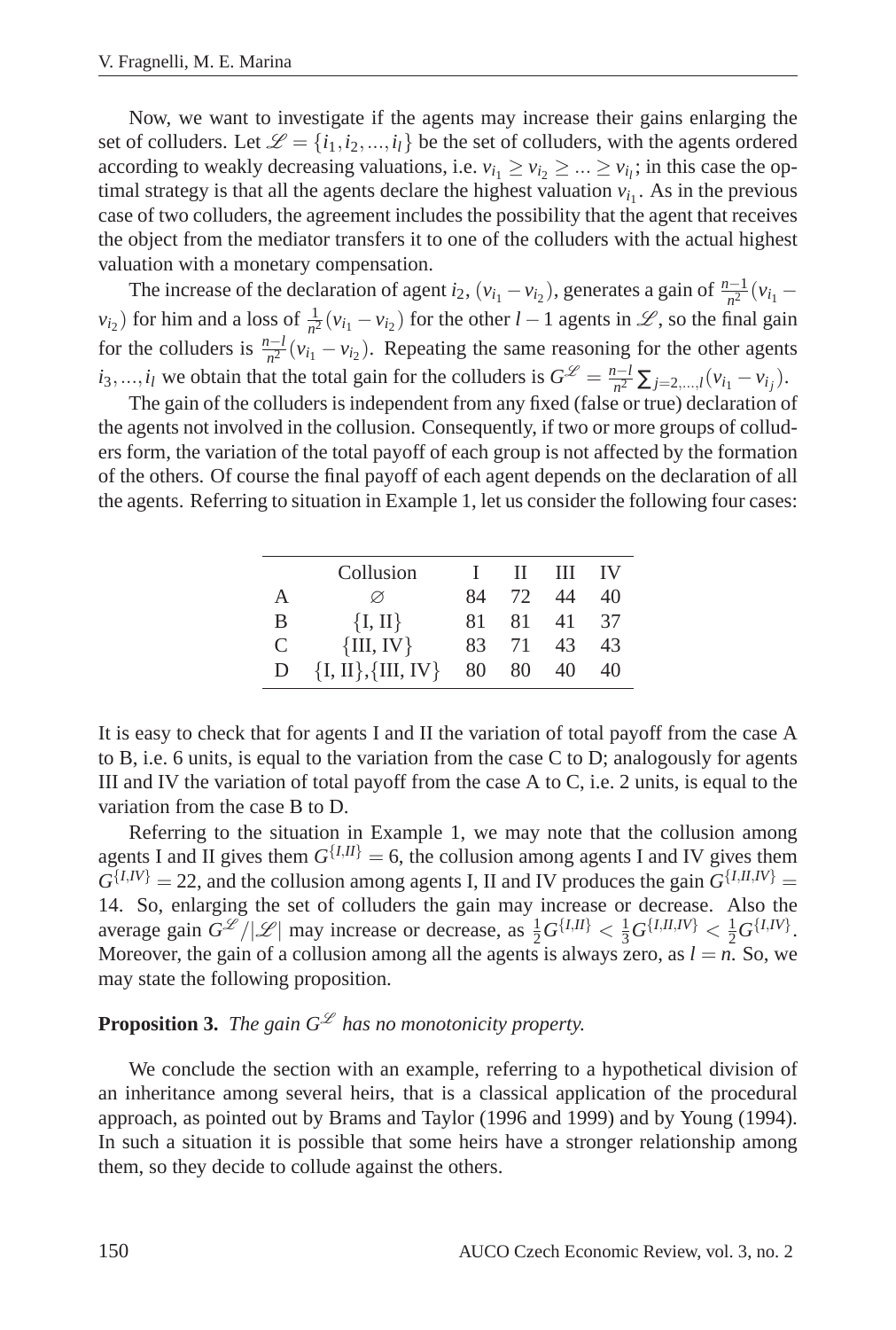| <b>Example 3.</b> Suppose that four heirs Anne (I), Barbara (II), Christine (III) and Daniel |  |  |  |  |  |
|----------------------------------------------------------------------------------------------|--|--|--|--|--|
| (IV) have to divide an estate consisting of an apartment, a studio and a farm. The           |  |  |  |  |  |
| valuations are as in the following table:                                                    |  |  |  |  |  |

|               |     | Н.  | Ш    | TV.  |
|---------------|-----|-----|------|------|
| Apartment 800 |     | 880 | 840  | 920  |
| Studio        | 120 | 96. | 80   | 88   |
| Farm          | 120 | 144 | -160 | -136 |
|               |     |     |      |      |

The Knaster's procedure assigns to Anne the studio and 166 (with a final payoff of 286), to Barbara 306, to Christine the farm and 136 (296) and to Daniel the apartment but he has to pay 608 (312).

Suppose that Anne, Barbara and Christine are sisters, so that they have an incentive in colluding. So, they declare the highest valuation, among their ones, for each item:

|               |      | $\mathbf{H}$ | - III | - IV  |
|---------------|------|--------------|-------|-------|
| Apartment 880 |      | 880 880      |       | -920  |
| Studio        | 120  | 120 120      |       | 88    |
| Farm          | 160. | 160 160      |       | - 136 |
|               |      |              |       |       |

W.l.o.g., let us suppose that with false declarations the items are assigned as with actual declarations, but the compensations are different: Anne receives 181, Barbara 301, Christine 141 and Daniel pays 623. So, the total gain for the sisters is 15.

#### **5. Concluding Remarks**

In this paper we analyzed the behavior of the agents that misrepresent their valuations in an allocation process, when the Knaster's procedure is the mechanism for assigning objects and compensations to the agents. We may say that the Knaster's procedure is a manipulable mechanism; in fact, each agent has the possibility of a declaration for an object that increases his payoff w.r.t. the true valuation, unless he has the highest valuation and this coincides with that of at least another agent.

On the other hand, the agent does not know the declarations of the other agents, and then he cannot say which declaration is profitable. Up to this point we agree with the opinion of Raiffa (1982), that on the basis of some examples, concludes that "*although one can't really say that the Steinhaus scheme [really the Knaster's procedure] encourages honest valuations, in many situations it may be the pragmatic thing to do. Honesty in this case is the supercautious strategy ... it is also a good strategy against an extreme or naive exaggerator ... (and) it is the easiest and most socially desirable thing to do*."

The property of coalition-strategy-proofness (see Moulin, 1993) does not hold because two agents may improve their payoffs with coordinated false declarations, but again if they do not know the declarations of the other agents they may run a risk (see the proof of Proposition 1). The collusive mechanism studied in this paper is suitable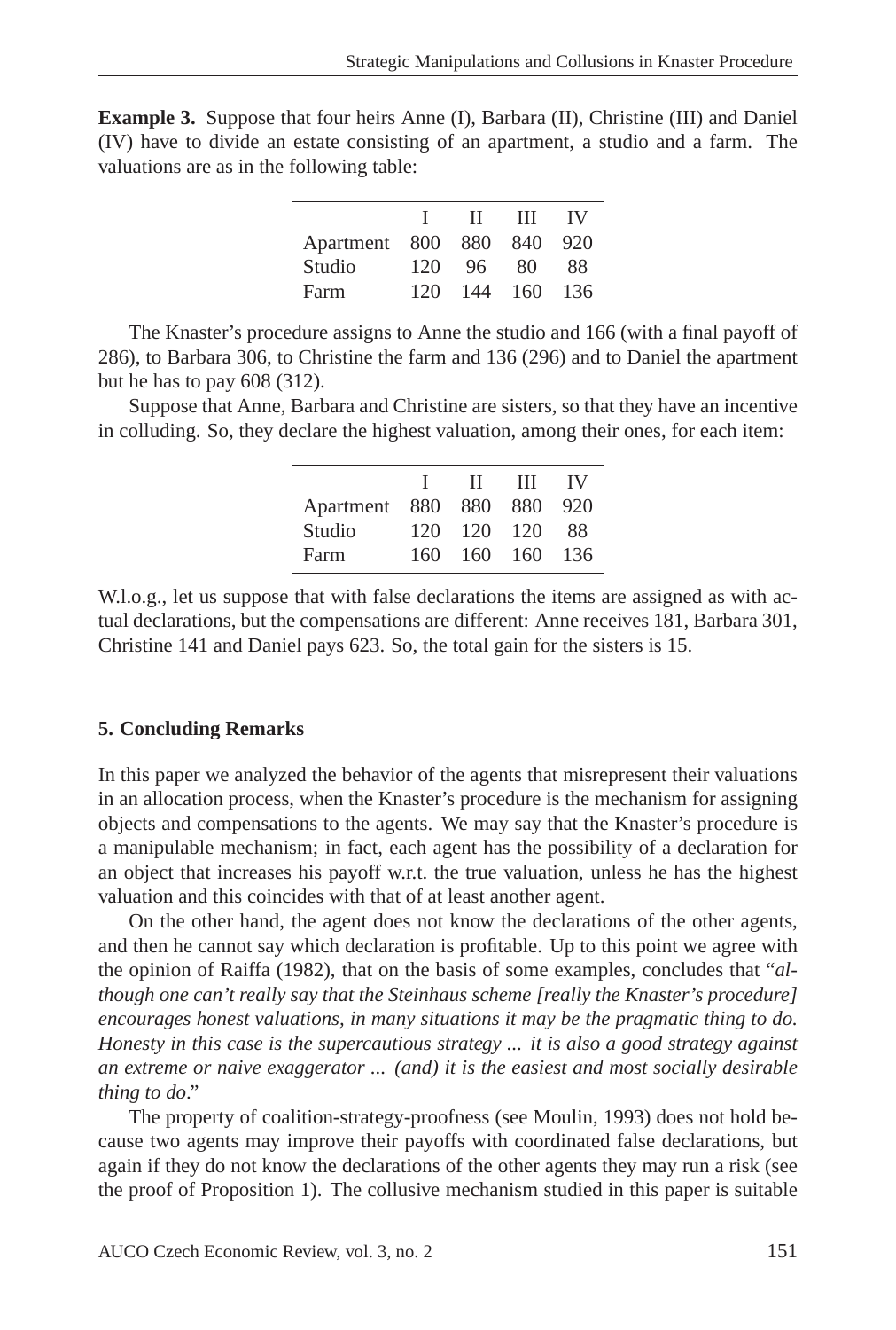for completely risk-averse agents that look for a safe gain, obtaining a total gain that does not depend on the declarations of the other agents, so they may know it before the end of the procedure.

On the other hand, the collusive behavior is considered illegal. For instance in case of bankruptcy of a firm, according to the Italian Civil Code (art. 2929), the official receiver may ask for the retraction of the assignment of the goods if a written or tacit collusion is suspected or supposed. Then, an agent may decide to start a collusion with other agents when there exist no moral constraints and some exogenous relationship among the agents (for instance the sisters in Example 3).

Summarizing, the Knaster's procedure has good characteristics from the point of view of individual manipulation, but not so good in case of coalitional manipulation.

Possible further developments are in the direction of introducing a Bayesian game in which the types of the players depend on their valuations and the agents may have beliefs on the types of the other agents and consequently, on their valuations.

**Acknowledgment** The authors gratefully acknowledge two anonymous referees and the Editor for their useful suggestions and comments.

### **References**

Brams, S. J. and Taylor, A. D. (1996). *Fair-Division*. New York, Cambridge University Press.

Brams, S. J. and Taylor, A. D. (1999). *The Win-Win Solution*. London, W. W. Norton & Company.

Haake, C. J., Raith, M. G. and Su, F. E. (2002). Bidding for Envy-Freeness: A Procedural Approach to n-Player Fair-Division Problems. *Social Choice and Welfare*, 19, 723–749.

Holmström, B. (1979). Groves' Scheme on Restricted Domains. *Econometrica*, 47, 1137–1144.

Knaster, B. (1946). Sur le Problème du Partage Pragmatique de H Steinhaus. Annales *de la Societe Polonaise de Mathematique ´* , 19, 228–230.

Moulin, H. (1993). On the Fair and Coalitions-Strategyproof Allocation of Private Goods. In Binmore, K. G. and Kirman, A. P. (eds.), *Frontiers of Game Theory*. Cambridge, MIT Press, 151–163.

Moulin, H. (2003). *Fair Division and Collective Welfare*. Cambridge, MIT Press.

Papai, S. (2000). Strategyproof Assignment By Hierarchical Exchange. *Econometrica*, 68, 1403–1433.

Papai, S. (2003). Groves Sealed Bid Auctions of Heterogeneous Object with Fair Prices. *Social Choice and Welfare*, 20, 371–385.

Raiffa, H. (1982). *The Art and Science of Negotiation*. Cambridge, Harvard University Press.